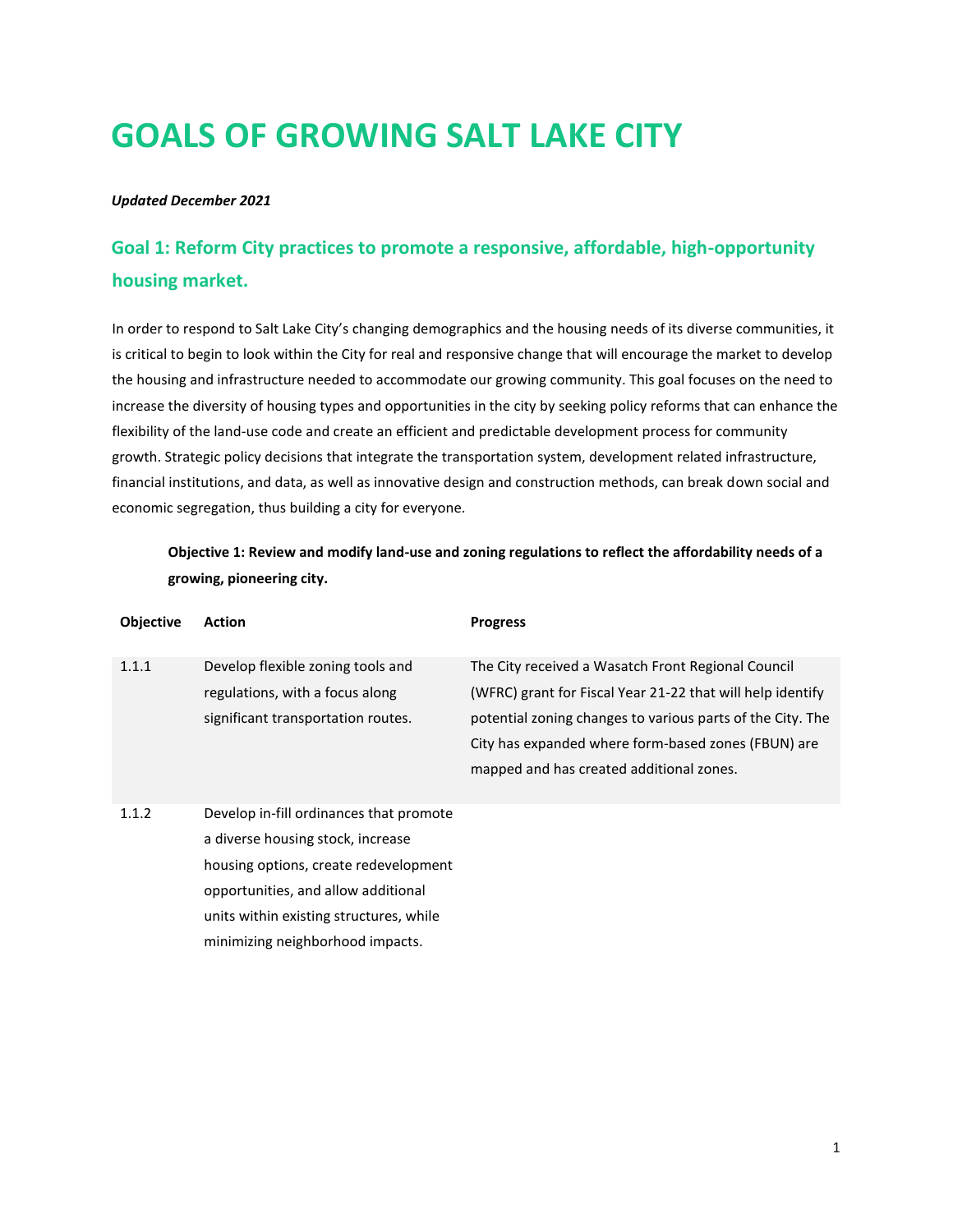| 1.1.3 | Revise the Accessory Dwelling Unit      | In 2018 the City revised the ADU ordinance which          |
|-------|-----------------------------------------|-----------------------------------------------------------|
|       | ordinance to expand its application     | modified ADU regulations and required an annual ADU       |
|       | and develop measures to promote its     | report. The 2020 ADU report indicates that the City       |
|       | use.                                    | received 47 ADU applications, with 9 completed, 21        |
|       |                                         | under construction, and 17 under permit review. The       |
|       |                                         | 2021 report will be completed in early 2021. In July, the |
|       |                                         | City partnered with AIA Utah and CDC Utah to sponsor a    |
|       |                                         | tiny home and ADU design competition called               |
|       |                                         | Empowered Living. Approximately 70 design submissions     |
|       |                                         | were received, and winners will be announced in           |
|       |                                         | December 2021. The goal is to receive creative solutions  |
|       |                                         | to building tiny homes and ADUs and to inform how         |
|       |                                         | ordinance changes may be implemented to better            |
|       |                                         | facilitate the construction of tiny homes and ADUs. A     |
|       |                                         | modification ADU Impact Fee calculations was              |
|       |                                         | completed, which will reduce the costs associated with    |
|       |                                         | building ADU's.                                           |
|       |                                         |                                                           |
| 1.1.4 | Reduce parking requirements for         | The City is in the process of amending the off-street     |
|       | affordable housing developments and     | parking requirements found in 21A.44 of the City Code.    |
|       | eliminate parking requirements in       | This amendment started in 2019 and is still going         |
|       | transit-rich, walkable neighborhoods or | through the administrative and legislative process. The   |
|       | when the specific demographics of a     | amendment will allow for greater parking flexibility and  |
|       | development require less parking, such  | focus on "context based" parking. The City is also        |
|       | as senior populations.                  | working with developers to include HIVE transit passes    |
|       |                                         | for residents in projects where parking requirements are  |

## **Objective 2: Remove impediments in City processes to encourage housing development.**

reduced.

| <b>Objective</b> | <b>Action</b>                      | <b>Progress</b>                                            |
|------------------|------------------------------------|------------------------------------------------------------|
| 1.2.1            | Create an expedited processing     | An expedited review is available for a fee. Since offering |
|                  | system to increase City access for | the expedited review, there have been no applications      |
|                  | those developers constructing new  | that seek expedited review, as average review time for     |
|                  | affordable units.                  | standard applications is already within 4 weeks.           |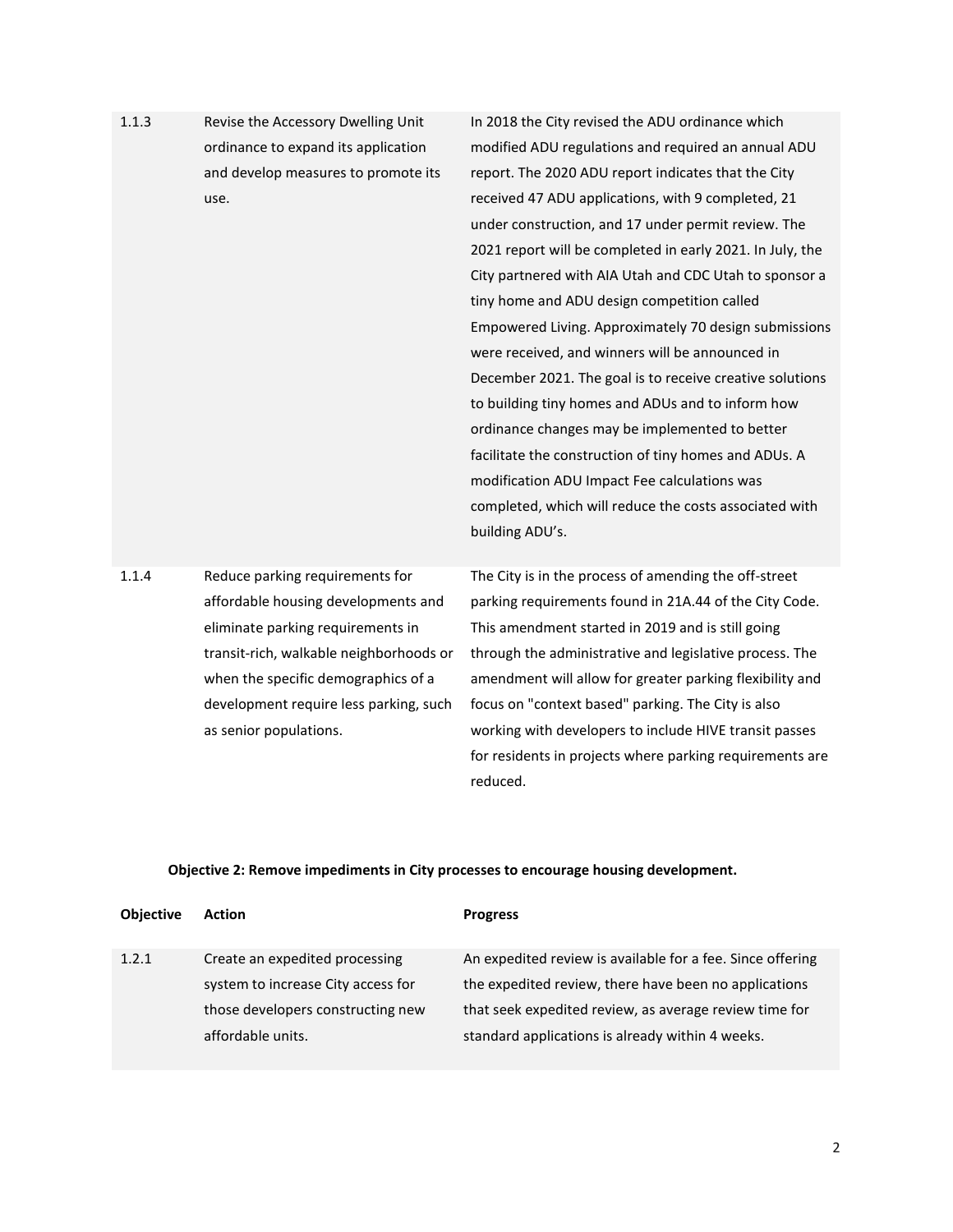#### **Objective 3: Lead in the construction of innovative housing solutions.**

| Objective | <b>Action</b>                                                                                                                                                                               | <b>Progress</b>                                                                                                                                                                                                                                                                                                                                                                                                                                                                                                                                                                                                                                                                                                             |
|-----------|---------------------------------------------------------------------------------------------------------------------------------------------------------------------------------------------|-----------------------------------------------------------------------------------------------------------------------------------------------------------------------------------------------------------------------------------------------------------------------------------------------------------------------------------------------------------------------------------------------------------------------------------------------------------------------------------------------------------------------------------------------------------------------------------------------------------------------------------------------------------------------------------------------------------------------------|
| 1.3.1     | Lead in the development of new<br>affordable housing types, as well as<br>construction methods that<br>incorporate innovative solutions to<br>issues of form, function, and<br>maintenance. | The City sponsored the Empowered Living Design<br>Competition to facilitate creative and innovative methods<br>to construct tiny homes and ADUs, including what<br>ordinance changes would be necessary to facilitate<br>increased construction of these housing types. The City's<br>Sustainability Department and Utah Clean Energy<br>partnered on a Building Electronification workshop series<br>in 2021. The City is partnering with The Other Side<br>Academy to develop a Tiny Home Village to help house<br>unsheltered individuals. The City secured funding from<br>the Building Electrification Institute (BEI) for an economic<br>analysis of building electrification scenarios specific to<br>Northern Utah. |
| 1.3.2     | Establish partnerships with housing<br>industry leaders to construct<br>innovative and affordable<br>developments.                                                                          | The City sponsored the Empowered Living Design<br>Competition to facilitate creative and innovative methods<br>to construct tiny homes and ADUs, including what<br>ordinance changes would be necessary to facilitate<br>increased construction of these housing types. The City's<br>Sustainability Department and Utah Clean Energy<br>partnered on a Building Electronification workshop series<br>in 2021. The City is partnering with The Other Side<br>Academy to develop a Tiny Home Village to help house<br>unsheltered individuals. The City secured funding from<br>the Building Electrification Institute (BEI) for an economic<br>analysis of building electrification scenarios specific to<br>Northern Utah. |

**Objective 4: Provide residents, community advocates, business leaders, and elected officials with highquality data to drive decision-making.**

| <b>Objective</b> | <b>Action</b>                       | <b>Progress</b>                                       |
|------------------|-------------------------------------|-------------------------------------------------------|
| 1.4.1            | Maintain a public-facing set of     | In 2021, the City launched a new dashboard that makes |
|                  | housing metrics to provide insight  | housing market data available to the public and helps |
|                  | into market characteristics and the | track what interventions are being made.              |
|                  | performance of regulatory changes   |                                                       |
|                  | that will drive decision making.    |                                                       |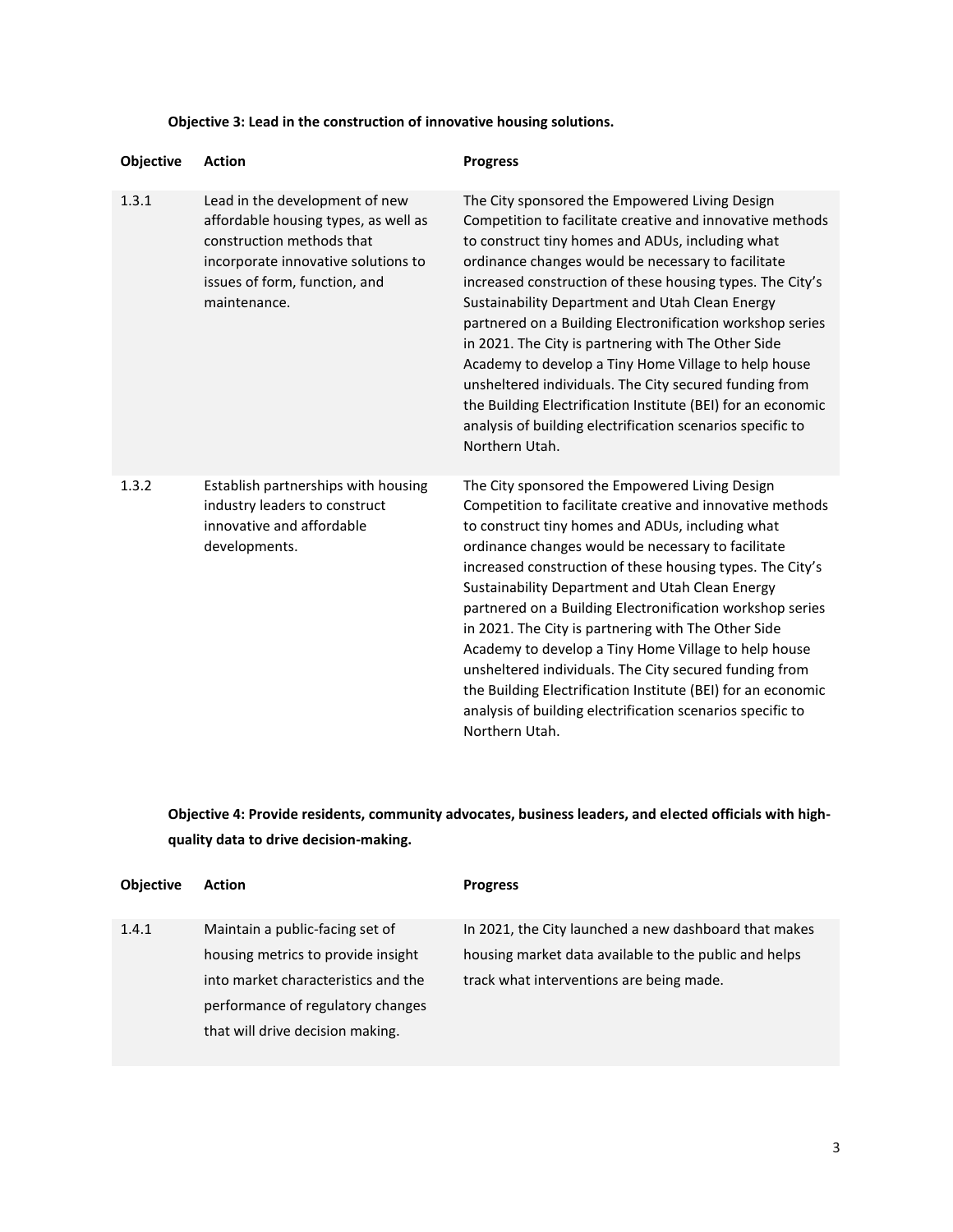#### **Goal 2: Increase housing opportunities for cost-burdened households.**

This goal is dedicated to serving and addressing the needs of those most vulnerable in our community. It is driven by a strong belief that housing stability is good for the entire city, adding income to small businesses, creating food stability for children, and allowing residents to enrich their neighborhoods. Salt Lake City needs to pursue a combination of strategies outlined in the objectives below to achieve this goal. There is no singular initiative that will resolve this crisis, it must be addressed with a range of strategies to best fit the diverse needs of our entire community.

#### **Objective 1: Prioritize the development of new affordable housing with an emphasis on households earning 40 percent AMI and below.**

| <b>Objective</b> | <b>Action</b>                                                                                                                                 | <b>Progress</b>                                                                                                                                                                                                                                                                                                                                                                                                       |
|------------------|-----------------------------------------------------------------------------------------------------------------------------------------------|-----------------------------------------------------------------------------------------------------------------------------------------------------------------------------------------------------------------------------------------------------------------------------------------------------------------------------------------------------------------------------------------------------------------------|
| 2.1.1            | Convene a Blue Ribbon Commission<br>for affordable housing comprised of<br>industry experts, advocates, partners,<br>and government entities. | Concluded in 2018, the Blue Ribbon Commission helped<br>identify funding strategies and partnerships.                                                                                                                                                                                                                                                                                                                 |
| 2.1.2            | Consider an ordinance that would<br>require and incentivize the inclusion<br>of affordable units in new<br>developments.                      | The City Council was briefed on inclusionary zoning in<br>2018, and HAND and RDA have continued to research and<br>review inclusionary zoning options for the City. The City is<br>involved in discussions regarding State legislation on<br>Inclusionary Zoning.                                                                                                                                                     |
| 2.1.3            | Offer incentives to developers of<br>affordable housing such as land<br>discounts and primary financing<br>options.                           | In 2018, HAND presented to the Council on modifications<br>that would increase impact fee waivers for affordable<br>housing projects. HAND and the RDA are working to<br>promote current incentives and explore new incentives<br>for affordable housing projects. The City is also working<br>on an Affordable Housing Overlay that will allow for<br>density bouses and other incentives for affordable<br>housing. |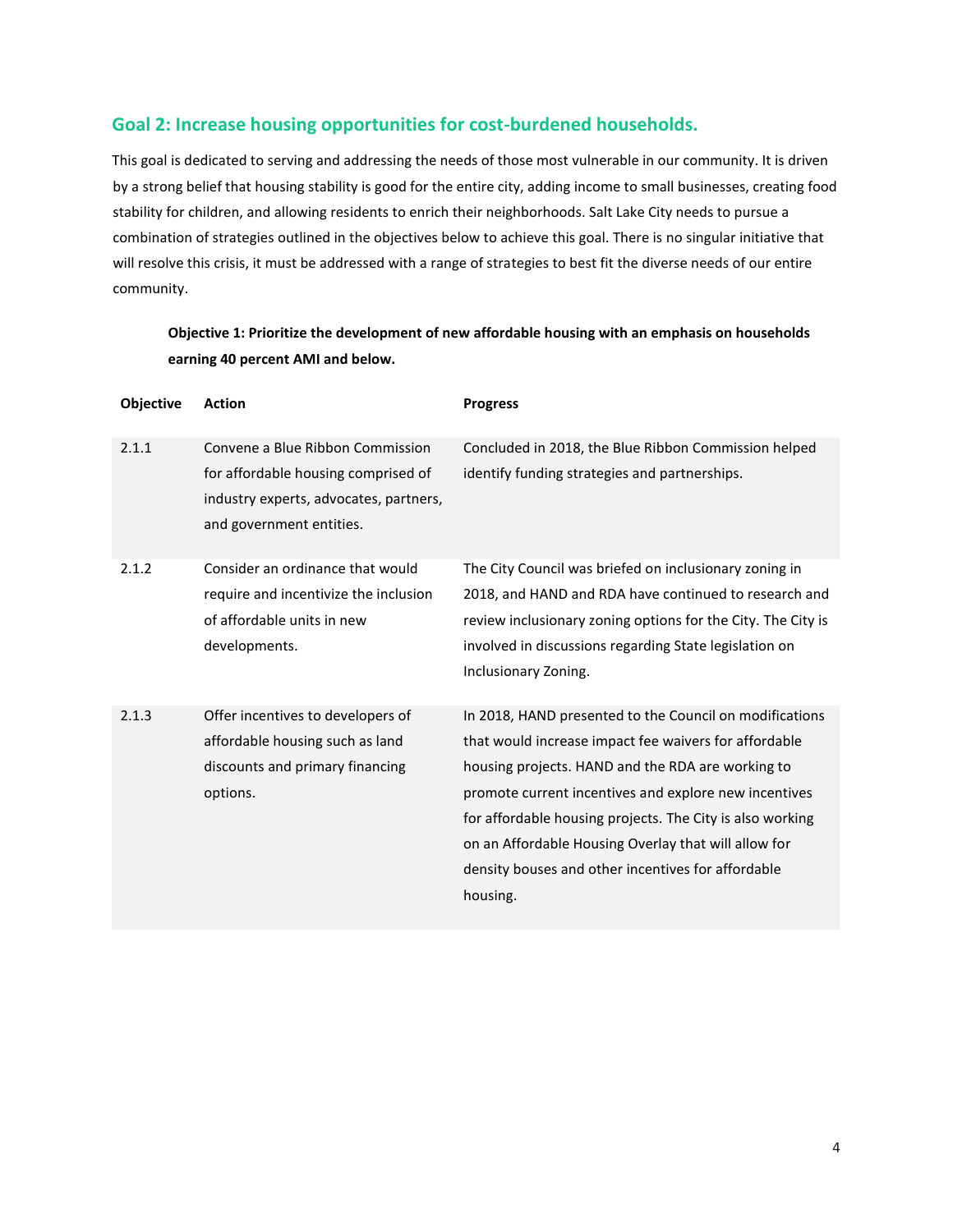## **Objective 2: Pursue funding for affordable housing opportunities.**

| Objective | Action                                                                                                                                                                                       | <b>Progress</b> |
|-----------|----------------------------------------------------------------------------------------------------------------------------------------------------------------------------------------------|-----------------|
| 2.2.1     | Propose a significant, long-term, and<br>sustainable funding source for the<br>development, preservation, and<br>stability of affordable housing.                                            |                 |
| 2.2.2     | Pursue legislative change at the state<br>and federal level that would create<br>opportunities for new incentives and<br>revenue sources.<br>Objective 3: Stabilize very low-income renters. |                 |

| <b>Objective</b> | <b>Action</b>                                                                                                                                                                    | <b>Progress</b>                                                                                                                                                                                                                              |
|------------------|----------------------------------------------------------------------------------------------------------------------------------------------------------------------------------|----------------------------------------------------------------------------------------------------------------------------------------------------------------------------------------------------------------------------------------------|
| 2.3.1            | Work with housing partners and<br>government entities to create an<br>incentivized rent assistance program.                                                                      | Utilizing 2018-2019 Funding Our Future funds, partners<br>were selected to implement various housing assistance<br>programs. A Funding Our Future dashboards tracks<br>outcomes of this funding.                                             |
| 2.3.2            | Work with housing partners and<br>government entities to continue<br>supporting and enhancing service<br>models that meet the needs of the<br>City's most vulnerable households. | In 2019, using sales tax increase funds, partners were<br>selected to implement this program. COVID recovery<br>funds (CARES and ARPA) were deployed to keep renters<br>in their homes, including through direct rental assistance<br>funds. |

#### **Objective 4: Secure and preserve long-term affordability.**

| <b>Objective</b> | Action                                                                                                                                                                             | <b>Progress</b>                                                                                                                                                                                                                                                                                                                                                                                                                   |
|------------------|------------------------------------------------------------------------------------------------------------------------------------------------------------------------------------|-----------------------------------------------------------------------------------------------------------------------------------------------------------------------------------------------------------------------------------------------------------------------------------------------------------------------------------------------------------------------------------------------------------------------------------|
| 2.4.1            | Create an Affordable Housing<br>Community Land Trust.                                                                                                                              | The Council approved the pilot Community Land Trust<br>program in 2018. Since then, thirteen single family<br>homes have been placed in the trust. The City also<br>contracted with Urban 3 to develop a Community Land<br>Trust and Urban Wealth Fund study that will put forth<br>recommendations. Additionally, the RDA has been<br>approved for a Westside Community Land Trust.                                              |
| 2.4.2            | Work with community partners and<br>government entities to acquire hotels,<br>multi-family properties, and surplus<br>land to preserve or redevelop them as<br>affordable housing. | In 2018, the Surplus Property Disposition ordinance was<br>revised to evaluate City-owned land for the<br>development of affordable housing, as well as provide<br>additional funds to the Housing Trust Fund with the sale<br>of City surplus land. The City is working with regional<br>funders and local homeless service providers to identify<br>projects and utilize ARPA-HOME funds earmarked for<br>homeless individuals. |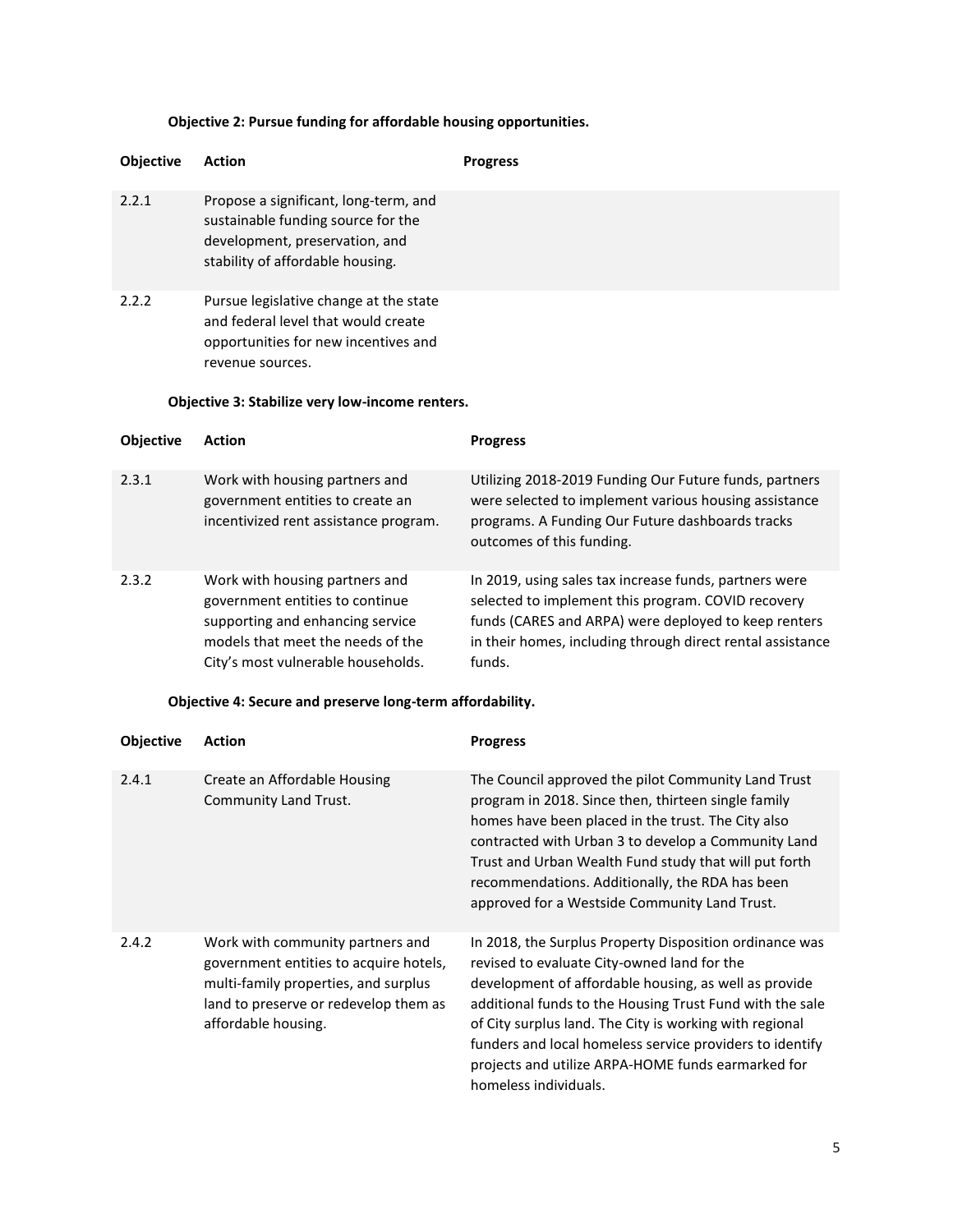| 2.4.3 | Structure renovation programs to  |
|-------|-----------------------------------|
|       | reduce utility, energy, and       |
|       | maintenance costs while promoting |
|       | healthy living.                   |

Through a joint 2019 Mayor-Council resolution the City has committed to transition to 100% renewable electricity by 2030 and will pursue measures towards zero energy and zero energy buildings among new and existing developments. The City secured funding from the Building Electrification Institute (BEI) for an economic analysis of building electrification scenarios specific to Northern Utah.

**Objective 5: Work with landlords to improve their housing stock and rent to very low-income households earning 40 percent AMI and below.**

| <b>Objective</b> | <b>Action</b>                                                                                                                           | <b>Progress</b>                                                                                                                                                                                                                                                                 |
|------------------|-----------------------------------------------------------------------------------------------------------------------------------------|---------------------------------------------------------------------------------------------------------------------------------------------------------------------------------------------------------------------------------------------------------------------------------|
| 2.5.1            | Support and potentially expand<br>incentives for landlords to rent low-<br>income households, including landlord<br>insurance programs. | In FY 19-20, Housing Stability developed and launched a<br>successful Funding Our Future Landlord Assurance<br>Program with the Housing Authority of Salt Lake City<br>(HASLC). The HASLC did not apply for FY 20-21. They<br>plan to apply again for this program in FY 21-22. |
| 2.5.2            | Enhance neighborhood development<br>programs to entice landlords of<br>substandard properties to improve their<br>rental units.         | Housing Stability has promoted the HOME<br>Development Fund, CDBG Housing funds, and the<br>Renter Rehab Loan Program, and has successfully<br>provided funds to affordable housing projects for<br>needed improvements and to extend the affordability<br>periods.             |

#### **Objective 6: Increase home ownership opportunities.**

| <b>Objective</b> | <b>Action</b>                       | <b>Progress</b>                                 |
|------------------|-------------------------------------|-------------------------------------------------|
| 2.6.1            | Increase funding, marketing, and    | Utilizing 2018-2019 Funding Our Future funds, a |
|                  | partnerships that will lead to more | partner was selected to implement a new Down    |
|                  | affordable homeownership programs   | Payment Assistance program.                     |
|                  | within the city's network of        |                                                 |
|                  | homeownership partners.             |                                                 |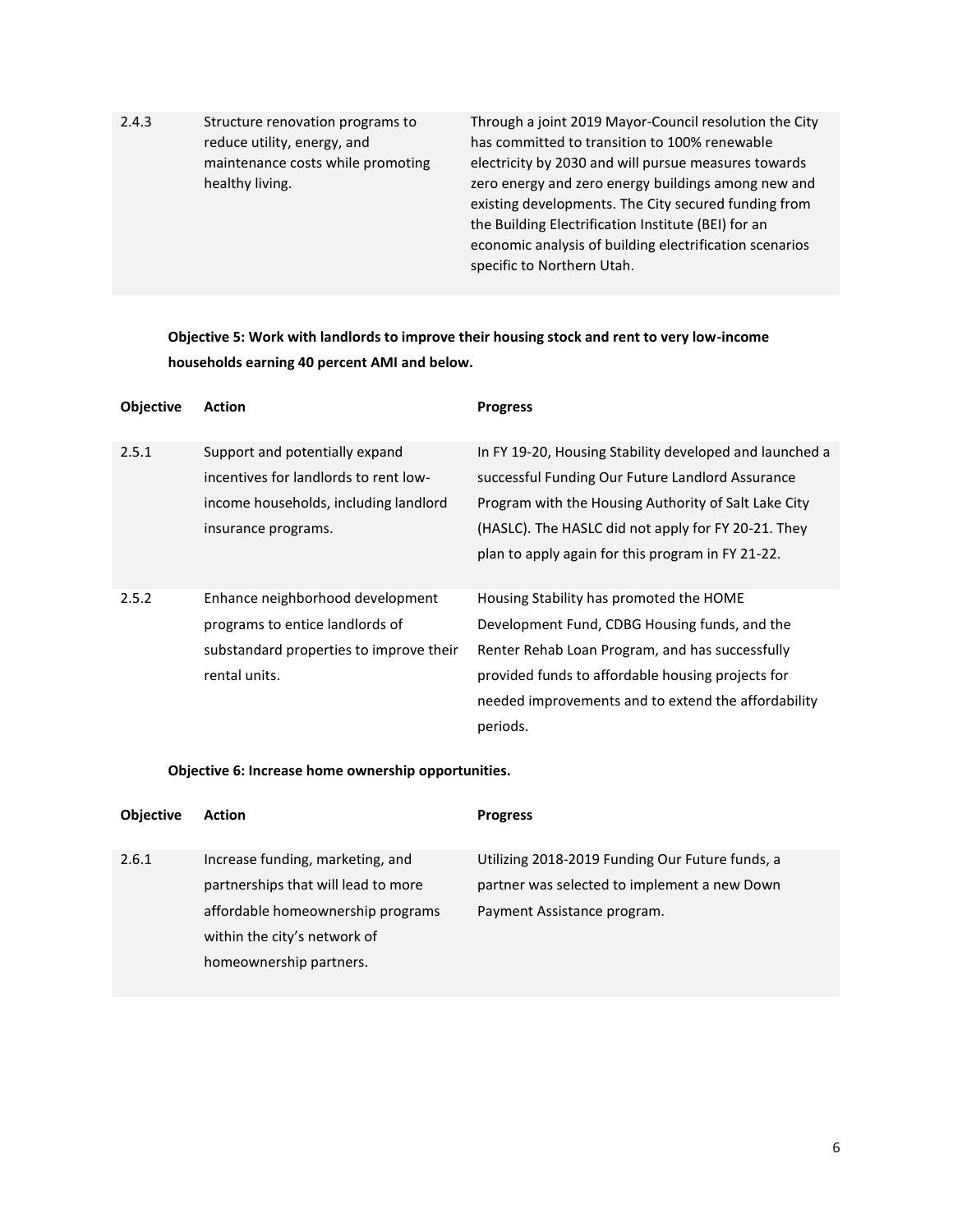## **Goal 3: Build a more equitable city.**

Equity is not only about eliminating discrimination, it is also about increasing access to opportunity. One of the guiding principles of Plan Salt Lake is to create an equitable city by ensuring "access to all city amenities for all citizens while treating everyone equitably with fairness, justice, and respect." The City will accomplish this by working to eliminate housing discrimination, strategically investing in neighborhoods that stand the most to gain, and building a city that meets needs of a diverse population.

| Objective | <b>Action</b>                                                                                                                                                                                              | <b>Progress</b>                                                                                                                                                                                                                                                                                                                                                                                                                                                                                                                                                                                                                                                                                                                                                                                                                                                                                            |
|-----------|------------------------------------------------------------------------------------------------------------------------------------------------------------------------------------------------------------|------------------------------------------------------------------------------------------------------------------------------------------------------------------------------------------------------------------------------------------------------------------------------------------------------------------------------------------------------------------------------------------------------------------------------------------------------------------------------------------------------------------------------------------------------------------------------------------------------------------------------------------------------------------------------------------------------------------------------------------------------------------------------------------------------------------------------------------------------------------------------------------------------------|
| 3.1.1     | Utilize data and evaluation efforts<br>developed by partner organizations<br>about housing discrimination to meet<br>the City's requirements under the<br>Affirmatively Furthering Fair Housing<br>ruling. | Utilizing 2019-2020 Funding Our Future funds, a partner<br>will be selected to implement a Fair Housing and<br>Eviction Prevention program. The City is under contract<br>with Baird + Driskell for a Gentrification Assessment and<br>Displacement Mitigation study, which commenced in fall<br>2021. The study will propose policy and program<br>recommendations to combat displacement and<br>gentrification. The Mayor's Office of Equity is under<br>contract with Keen Independent Researchers for equity<br>studies related to the City's homeless needs and services<br>and housing needs and services.                                                                                                                                                                                                                                                                                           |
| 3.1.2     | Work with partners to enhance<br>awareness and resources around<br>tenant rights and responsibilities.                                                                                                     | Utilizing 2019-2020 Funding Our Future funds, a partner<br>will be selected to implement a Fair Housing and<br>Eviction Prevention program. Housing Stability and CAN<br>have researched and considered the applicability of<br>Right to Counsel programs and expanded legal<br>representation resources for SLC residents. The City has<br>increased communication with the Utah Housing<br>Coalition and other key Utah housing advocates.<br>Currently, Housing Stability staff participate in weekly<br>meetings with these advocates to lessen evictions and<br>foreclosures and to increase access to housing stability<br>services and legal representation. In addition to the<br>above accomplishments, Housing Stability funded with<br>Funding Our Future FY 20-21 a new Tenant-Landlord<br>Mediation program, in addition to the existing Funding<br>Our Future- funded UCA Mediation program. |

#### **Objective 1: Eliminate incidences of housing discrimination in Salt Lake City.**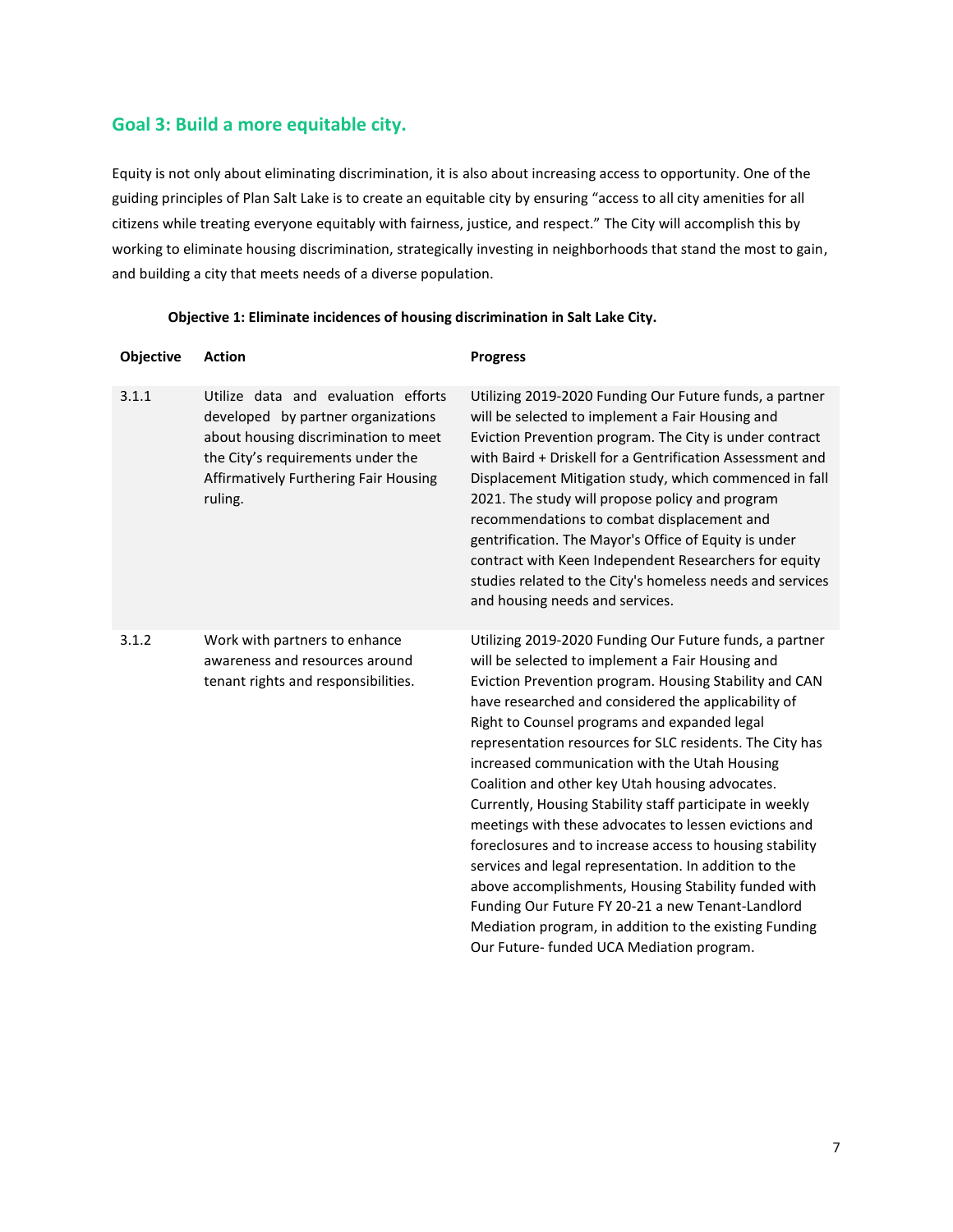**Objective 2: Align resources and invest in strategic expansion of opportunity throughout all neighborhoods of the city and access to existing areas of opportunity.**

| Objective | <b>Action</b>                                                                                                                                                | <b>Progress</b>                                                                                                                                                                                                                                                                                                                                                                                                                                     |
|-----------|--------------------------------------------------------------------------------------------------------------------------------------------------------------|-----------------------------------------------------------------------------------------------------------------------------------------------------------------------------------------------------------------------------------------------------------------------------------------------------------------------------------------------------------------------------------------------------------------------------------------------------|
| 3.2.1     | Align financial resources to increase<br>opportunity in neighborhoods that<br>score below 4.0 on the Opportunity<br>Index's 10-point scale.                  | In 2018, the RDA set aside \$4.5M for affordable housing<br>projects in areas of high opportunity. In 2021, an \$8M<br>NOFA was released by the RDA to target affordable<br>housing development in project areas.                                                                                                                                                                                                                                   |
| 3.2.2     | Make strategic affordable housing<br>investments in high opportunity<br>neighborhoods.                                                                       | In 2018, the RDA set aside \$4.5M for affordable housing<br>projects in areas of high opportunity. In 2021, an \$8M<br>NOFA was released by the RDA to target affordable<br>housing development in project areas. The City is also<br>under contract with Urban 3 to develop a Community<br>Land Trust and Urban Wealth Fund study that will put<br>forth recommendations.                                                                          |
| 3.2.3     | Work with partners at the Kem C.<br>Gardner Policy Institute to produce an<br>updated Opportunity Index assessment<br>as a tool for guiding City investment. | Dr. Jim Woods and the Kem C. Gardner Institute updated<br>the City's Areas of Opportunity for 2019. RDA then used<br>this data and map (target area) to request new<br>affordable housing development projects for their<br>dedicated \$4.5 NOFA. In 2021, an \$8M NOFA was<br>released by the RDA to target affordable housing<br>development in project areas. Housing Stability updated<br>the City's affordable housing inventory in a GIS map. |